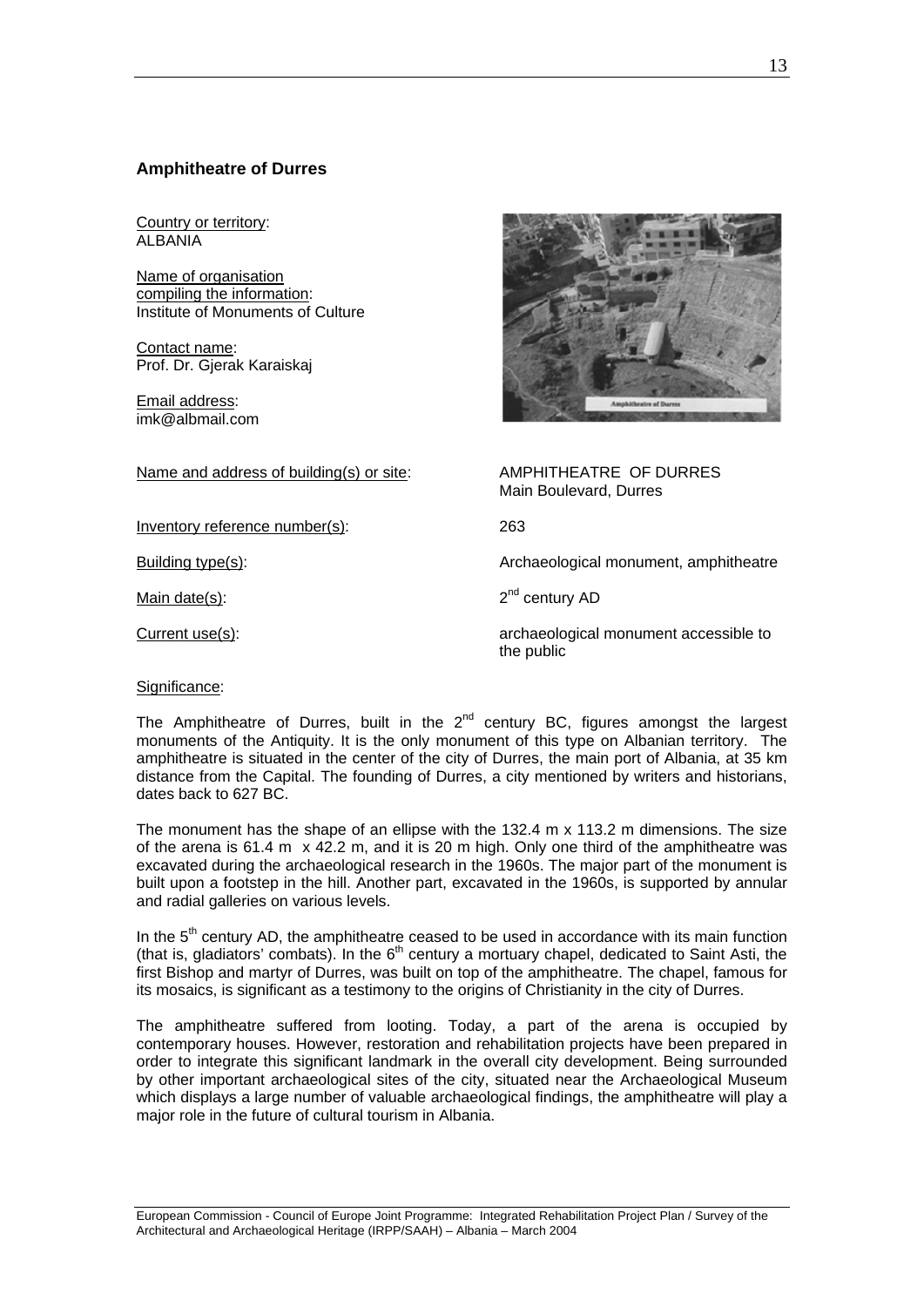## Categories of significance:

Of international importance

The amphitheatre is significant because of its historic and archaeological values.

## Categories of ownership or interest:

## Documentation and bibliographic references:

# Documentation

Relevant documentation is available at the Institute of Archaeology and at the Institute of Monuments of Culture. Surveys have been prepared but there is a lack of recent quality photographs. The only photographs available are in black and white, taken many years ago.

### **Bibliography**

Koco Miho; *The amphitheatre of Durres*.

Condition:

Very poor: structural failure

# Risk:

There is risk of deterioration of the mosaics and paintings. Risk is also linked to the illegal constructions.

### Condition risk:

Slow decay, solution agreed but not implemented.

### Technical assessments and costing:

An agreement between the University of Parma, Italy, and the Institute of Monuments of Culture, facilitated the process of evaluating the costs for the consolidation works and the cadastral survey in the amphitheatre. The results will be published by the end of 2005.

The restoration project, which will be implemented this year, includes excavation works in the arena, expropriation of the inhabitants and consolidation works in the sector of the staircase. The project foresees also the construction of a wooden staircase allowing use of the amphitheatre as a stage for shows. The Municipality of Durres and the Institute of Monuments of Culture have invested the amount of 40 million leks (35 000 USD) for the above mentioned operations.

The Municipality of Durres will also improve the infrastructure around the amphitheatre (streets leading to the monument, lightening) and establish the signposting in English and Albanian.